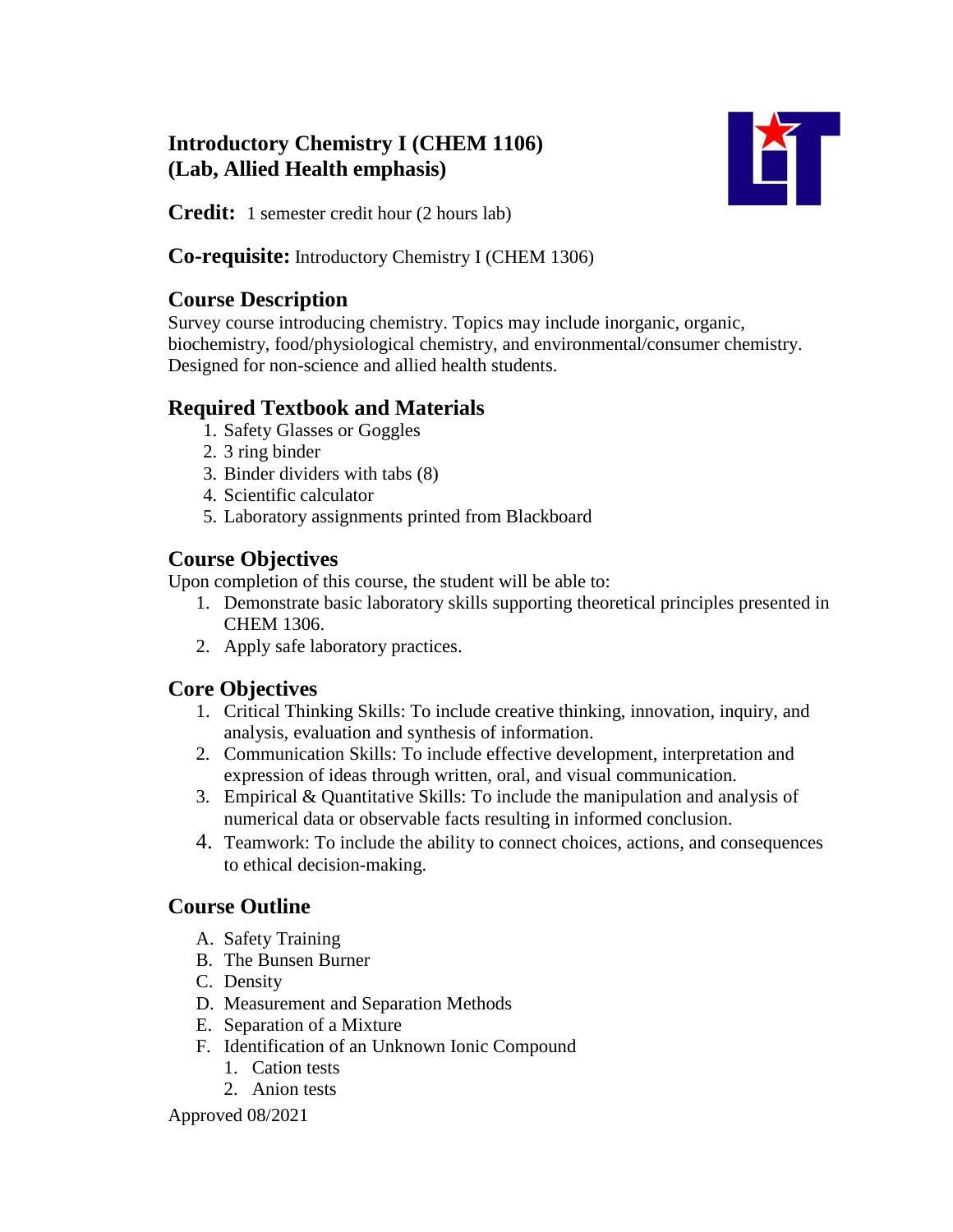CHEM 1106 Course Syllabus

- 3. Flame tests
- G. Percent Composition of Hydrates
- H. Law of Definite Composition
- I. Compound Nomenclature and Formula Writing
- J. A Series of Copper Reactions (Common Assignment laboratory)
- K. Covalent Bonding and Molecular Models
- L. pH
- M. Preparation of Nylon
- N. Common Assignment (CORE Presentation)

#### **Grade Scale**

| $90 - 100$ | A |
|------------|---|
| $80 - 89$  | B |
| $70 - 79$  | C |
| $60 - 69$  | D |
| $0 - 59$   | F |

#### **Course Evaluation**

Final grades will be calculated according to the following criteria:

| 1. Pre-lab Assignments                          | 10% |
|-------------------------------------------------|-----|
| 2. Lab Reports                                  | 60% |
| 3. Safety and Equipment Quizzes and Assignments | 20% |
| 4. Common Assignment (CORE presentation)        | 10% |

#### **Course Policies**

- 1. **SAFETY GLASSES OR GOGGLES MUST BE WORN AT ALL TIMES IN THE LAB, NO EXCEPTIONS.**
- 2. **LAB APRONS MUST BE WORN AT ALL TIMES IN THE LAB, NO EXCEPTIONS.**
- 3. Students will not be automatically dropped from the class due to poor attendance or grades. The student is responsible for initiating and completing the drop process. Discontinuing class attendance without properly submitting a drop request will result in a failing grade (F).
- 4. Students are expected to stay for the full duration of the lab period or until all data is taken, calculations are performed and the lab assignment is turned in. Reports are to be neat and complete. DO NOT USE RED INK. Corrections should be made by a single line through the incorrect data and the correction entered next to the old data.
- 5. Safety rules must be abided by at all times. Any student who continually breaks the safety rules will be removed from the class to insure the safety of the other students in the class.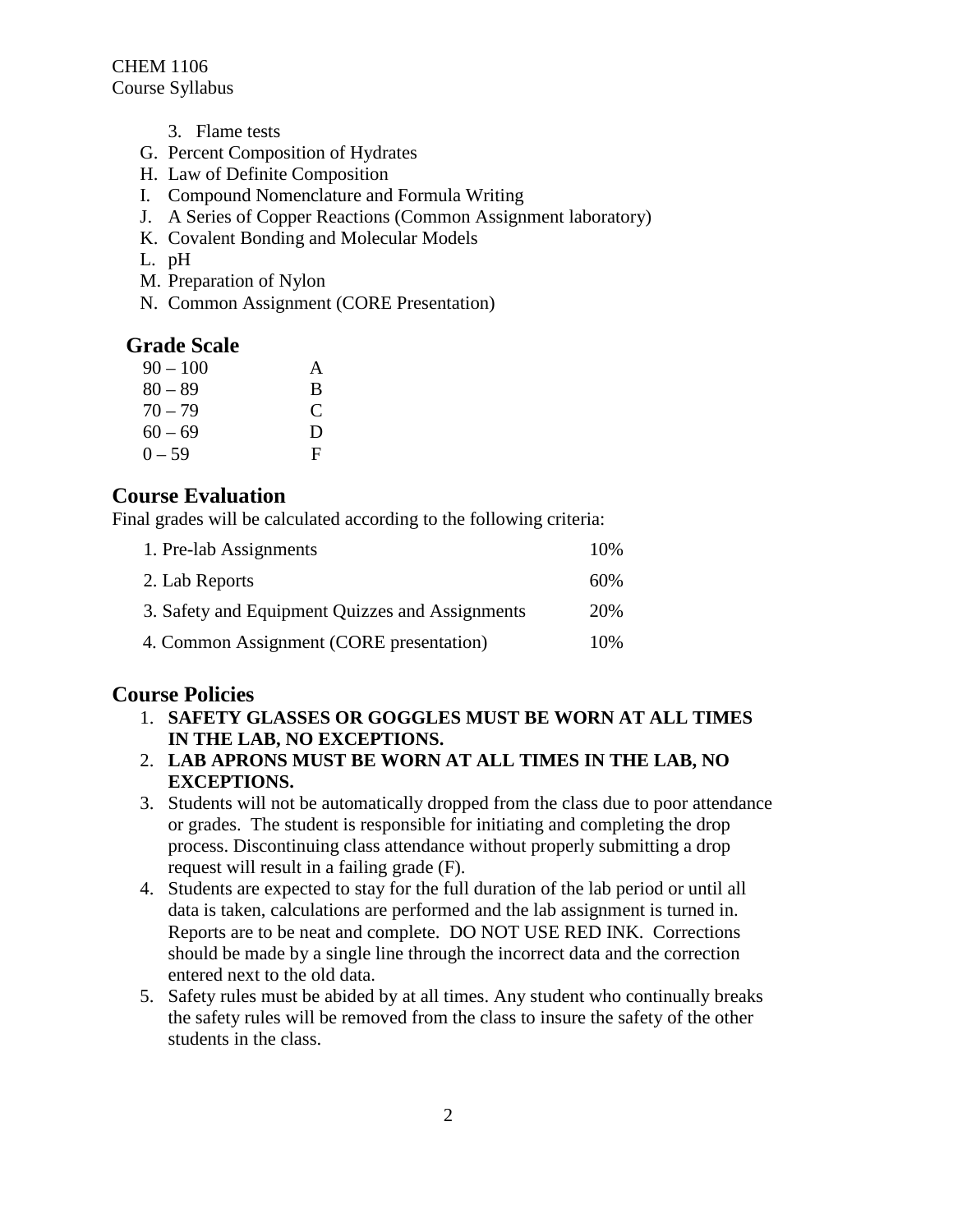- 6. Clean up the work station and the glassware used during the experiment. Points will be deducted for poor laboratory habits and leaving dirty glassware and dirty work station behind.
- 7. No food, drinks, or use of tobacco products in lab.
- 8. During class time, **all electronic devices need to be turned to silent or off,** unless prior approval has been given by instructor to have them set to vibrate. (Permission will only be given in emergency situations.)

**It shall be considered a breach of academic integrity (cheating) to use or possess on your body any of the following devices during any examination unless it is required for that examination and approved by the instructor:** 

- **Cell phone**
- **smart watch/watch phone**
- **laptop**
- **tablet**
- **electronic communication devices (including optical)**
- **earphones connected to or used as electronic communication devices.**
- **1st Offense: The exam will be taken from the student and the student will receive a grade of ZERO (0) for the exam which will be averaged into the student's class average and there will be NO MAKEUP of the test.**
- **2nd Offense: The student will be removed from the class and will receive a grade of FAILING (F) for the entire lecture and lab grade.**

#### **Students with special needs and/or medical emergencies or situations should communicate with their instructor regarding individual exceptions/provisions. It is the student's responsibility to communicate such**

#### **needs to the instructor.**

- 8. Children are not allowed in the laboratory at any time.
- 9. Attendance in lab is mandatory. Two absences are allowed. If a student is tardy to class or departs early three (3) times, it will be equal to one (1) absence. Missed labs may be made up within one week without penalty at the instructor's discretion. Labs not made up within two weeks will result in a grade of zero (0). A lab that is one day to one week late will incur a 20 point penalty. A lab that is more than one week, but less than two weeks late will incur a 50 point penalty. At the end of the semester, three missed labs (grades of 0) will result in an automatic failing grade (F) for the course.
- 10. Additional class policies as defined by the individual course instructor (See syllabus addendum).

#### **Technical Requirements (for courses using Blackboard)**

The latest technical requirements, including hardware, compatible browsers, operating systems, software, Java, etc. can be found online at: [https://help.blackboard.com/en-](https://help.blackboard.com/en-us/Learn/9.1_2014_04/Student/015_Browser_Support/015_Browser_Support_Policy)

us/Learn/9.1\_2014\_04/Student/015\_Browser\_Support/015\_Browser\_Support\_Policy